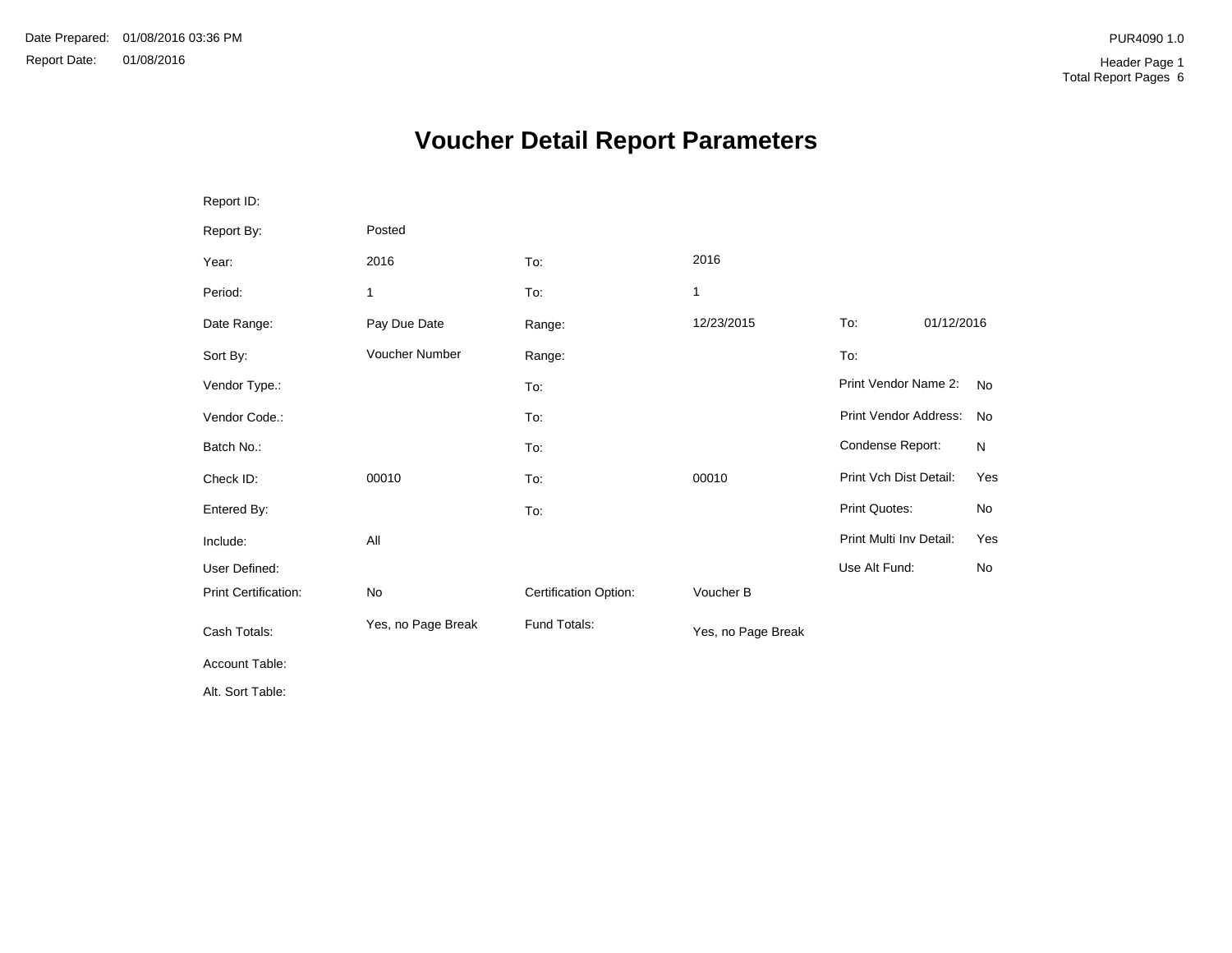Report Date: 01/08/2016

#### **TOWN OF OSSINING**

**Voucher Detail Report**

| Voucher No.                                | <b>Stub-Description</b>                                                                |                                   |                                                                                                                                  | <b>Vendor Code</b>            | <b>Vendor Name</b>            |                                   |    |                                                  | Voucher Amt.            |                                        | Pay Due           | Approved                                                  |
|--------------------------------------------|----------------------------------------------------------------------------------------|-----------------------------------|----------------------------------------------------------------------------------------------------------------------------------|-------------------------------|-------------------------------|-----------------------------------|----|--------------------------------------------------|-------------------------|----------------------------------------|-------------------|-----------------------------------------------------------|
| <b>Voucher Date</b><br><b>Invoice Date</b> | <b>Batch</b><br><b>Invoice No.</b>                                                     | Req. No.<br><b>Recur Months</b>   | Req. Date<br><b>Refund Year</b>                                                                                                  | PO No.<br><b>Taxable</b>      | PO Date<br><b>Ref No</b>      | Ordered By<br><b>Approved By</b>  |    | <b>Fisc Year Check ID</b><br>Period Contract No. |                         | <b>Check No. Check Date</b><br>Disc. % | Non Disc.         | <b>Cash Account</b><br>Disc. Amt.                         |
| 20160015                                   |                                                                                        | SIGNATURE DIGITIZATION            |                                                                                                                                  | 0000110015                    |                               | <b>KVS INFORMATION SYSTEMS,</b>   |    |                                                  | 165.00                  |                                        | 01/12/2016        |                                                           |
| 01/05/2016                                 |                                                                                        |                                   |                                                                                                                                  |                               |                               |                                   |    | 2016 00010                                       |                         |                                        |                   | 0200.0000.0000                                            |
| 12/22/2015                                 | 32922                                                                                  |                                   |                                                                                                                                  |                               |                               |                                   |    |                                                  |                         | 0.00                                   | 0.00              | 0.00                                                      |
| <b>Detail Item</b><br>1                    | <b>Item Description</b>                                                                | SIGNATURE DIGITIZATION            |                                                                                                                                  |                               | Taxable                       | <b>Quantity Unit</b><br>$\Omega$  |    | <b>Unit Cost</b><br>0.0000                       | Ext. Cost<br>165.00     | Disc. %<br>0.00                        | Non Disc.<br>0.00 | Disc. Amt.<br>0.00                                        |
|                                            | <b>Account No.</b><br>010.1220.0401                                                    |                                   | <b>Account Description</b><br>SUPPLIES                                                                                           |                               | <b>Note</b>                   |                                   |    |                                                  |                         | <b>Percent</b>                         |                   | Amount<br>165.00                                          |
| 20160018                                   |                                                                                        |                                   | DUES FOR 2016 FOR GLORIA FRIED, JULIE DILOF 0000180012                                                                           |                               |                               | RECEIVERS OF TAXES ASSOC OF       |    |                                                  | 350.00                  |                                        | 01/12/2016        |                                                           |
| 01/05/2016                                 |                                                                                        |                                   |                                                                                                                                  |                               |                               |                                   |    | 2016 00010                                       |                         |                                        |                   | 0200.0000.0000                                            |
| 12/29/2015                                 | 2016                                                                                   |                                   |                                                                                                                                  |                               |                               |                                   | -1 |                                                  |                         | 0.00                                   | 0.00              | 0.00                                                      |
| <b>Detail Item</b><br>-1                   | <b>Item Description</b>                                                                | & PATTI CUNNINGHAM-JAY            | DUES FOR 2016 FOR GLORIA FRIED, JULIE DILORETO-DAVIS                                                                             |                               | Taxable                       | <b>Quantity Unit</b>              |    | <b>Unit Cost</b><br>350.0000                     | Ext. Cost<br>350.00     | Disc. %<br>0.00                        | Non Disc.<br>0.00 | Disc. Amt.<br>0.00                                        |
|                                            | <b>Account No.</b><br>010.1330.0428                                                    |                                   | <b>Account Description</b><br>DUES                                                                                               |                               | <b>Note</b>                   |                                   |    |                                                  |                         | Percent<br>100.00                      |                   | Amount<br>350.00                                          |
| 20160024                                   |                                                                                        |                                   |                                                                                                                                  |                               |                               | MICHAEL HABERMAN ASSOCIATES, INC. |    |                                                  | 2,607.41                |                                        | 01/12/2016        |                                                           |
| 01/05/2016                                 | TWENTY-SECOND MONTHLY PAYMENT FOR MOI 0000701287                                       |                                   |                                                                                                                                  |                               |                               |                                   |    | 2016 00010                                       |                         |                                        |                   | 0200.0000.0000                                            |
| 01/04/2016                                 | 01042016                                                                               |                                   |                                                                                                                                  | M                             |                               |                                   |    |                                                  |                         | 0.00                                   | 0.00              | 0.00                                                      |
| <b>Detail Item</b><br>-1                   | <b>Item Description</b><br>RE-VAL                                                      |                                   | TWENTY-SECOND MONTHLY PAYMENT FOR MONITORING                                                                                     |                               | Taxable<br>м                  | <b>Quantity Unit</b>              |    | <b>Unit Cost</b><br>2,607.4100                   | Ext. Cost<br>2,607.41   | Disc. %<br>0.00                        | Non Disc.<br>0.00 | Disc. Amt.<br>0.00                                        |
|                                            | <b>Account No.</b>                                                                     |                                   | <b>Account Description</b>                                                                                                       |                               | <b>Note</b>                   |                                   |    |                                                  |                         | Percent                                |                   | Amount                                                    |
|                                            | 037.1355.2187                                                                          |                                   |                                                                                                                                  | TOWN-WIDE REVALUATION PROJECT |                               |                                   |    |                                                  |                         | 100.00                                 |                   | 2,607.41                                                  |
| 20160037                                   |                                                                                        | JANUARY 2016 MEDICAL BILL         |                                                                                                                                  | 0000140030                    |                               | NYS EMPLOYEES HEALTH INS.         |    |                                                  | 104,938.38              |                                        | 01/12/2016        |                                                           |
| 01/05/2016                                 |                                                                                        |                                   |                                                                                                                                  |                               |                               |                                   |    | 2016 00010                                       |                         |                                        |                   | 0200.0000.0000                                            |
| 12/07/2015                                 | 492                                                                                    |                                   |                                                                                                                                  |                               |                               |                                   |    |                                                  |                         | 0.00                                   | 0.00              | 0.00                                                      |
| Detail Item<br>-1                          | <b>Item Description</b>                                                                | JANUARY 2016 MEDICAL BILL         |                                                                                                                                  |                               | Taxable                       | <b>Quantity Unit</b>              |    | <b>Unit Cost</b><br>104,938.3800                 | Ext. Cost<br>104,938.38 | Disc. %<br>0.00                        | Non Disc.<br>0.00 | Disc. Amt.<br>0.00                                        |
|                                            | <b>Account No.</b><br>010.9010.0817<br>020.9010.0817<br>031.9010.0817<br>032.9010.0817 |                                   | <b>Account Description</b><br><b>HOSPITAL/MED INS</b><br><b>HOSPITAL/MED INS</b><br><b>HOSPITAL/MED INS</b><br>HOSPITAL/MED INS. |                               | <b>Note</b>                   |                                   |    |                                                  |                         | Percent                                |                   | Amount<br>59,972.82<br>21,335.56<br>21,929.18<br>1,700.82 |
| 20160040                                   |                                                                                        | CSEA VISION BENEFIT, JANUARY 2016 |                                                                                                                                  | 0000700025                    | <b>CSEA</b>                   |                                   |    |                                                  | 510.99                  |                                        | 01/12/2016        |                                                           |
| 01/05/2016                                 |                                                                                        |                                   |                                                                                                                                  |                               |                               |                                   |    | 2016 00010                                       |                         |                                        |                   | 0200.0000.0000                                            |
| 01/01/2016                                 | 01012016                                                                               |                                   |                                                                                                                                  |                               |                               |                                   | -1 |                                                  |                         | 0.00                                   | 0.00              | 0.00                                                      |
| Detail Item<br>1                           | <b>Item Description</b><br><b>Account No.</b>                                          | CSEA VISION BENEFIT, JANUARY 2016 | <b>Account Description</b>                                                                                                       |                               | <b>Taxable</b><br><b>Note</b> | <b>Quantity Unit</b>              |    | <b>Unit Cost</b><br>510.9900                     | Ext. Cost<br>510.99     | Disc. %<br>0.00<br>Percent             | Non Disc.<br>0.00 | Disc. Amt.<br>0.00<br>Amount                              |
|                                            | 010.9010.0814                                                                          |                                   | LIFE/DENTAL/VISION                                                                                                               |                               |                               |                                   |    |                                                  |                         |                                        |                   | 395.36                                                    |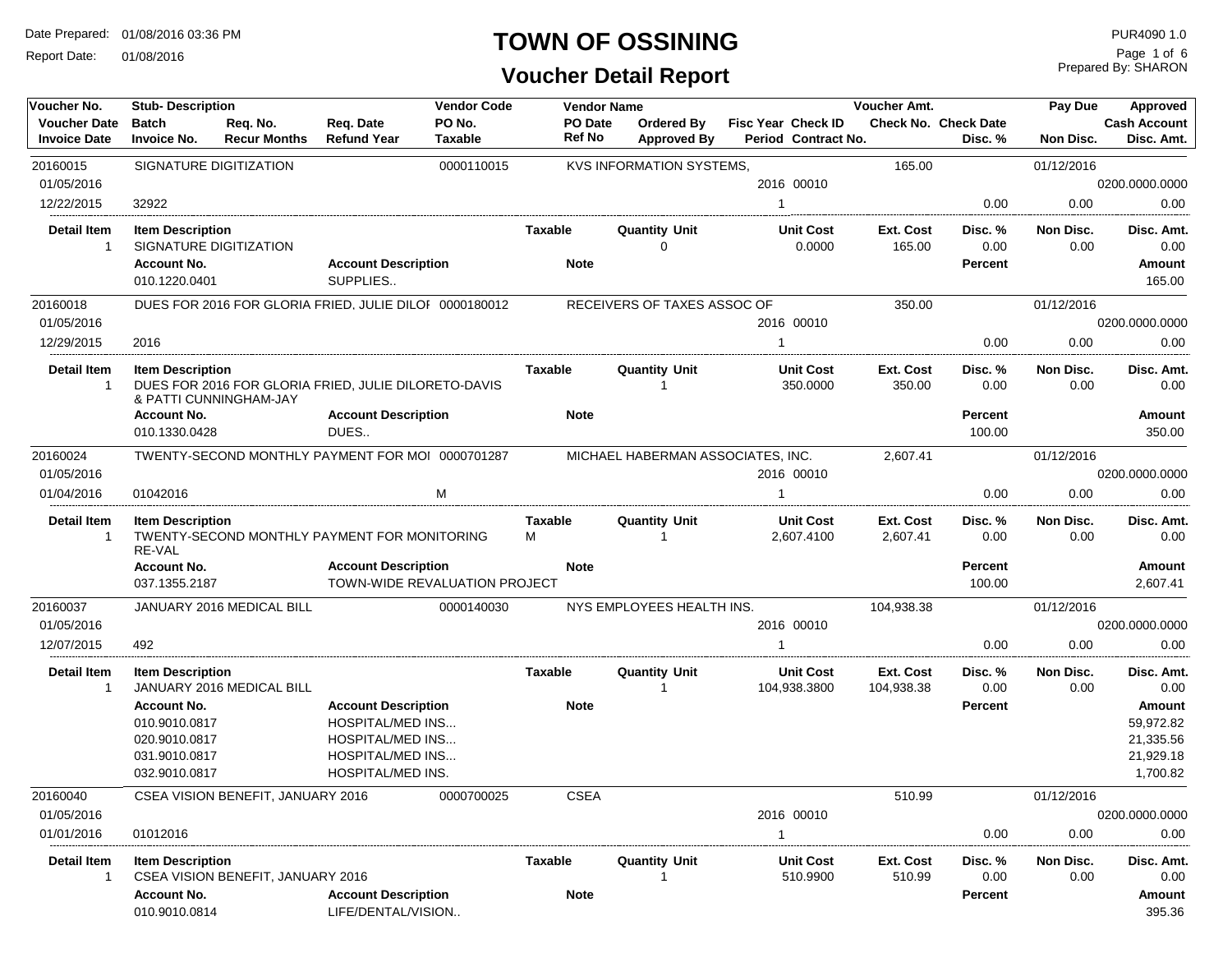Report Date: 01/08/2016

#### **TOWN OF OSSINING**

**Voucher Detail Report**

| Voucher No.                                | <b>Stub-Description</b>                                                                 |                                     |                                                                                                                    | <b>Vendor Code</b>       |                          | <b>Vendor Name</b>                      |                                           | Voucher Amt.                 |                                             | Pay Due           | Approved                                           |
|--------------------------------------------|-----------------------------------------------------------------------------------------|-------------------------------------|--------------------------------------------------------------------------------------------------------------------|--------------------------|--------------------------|-----------------------------------------|-------------------------------------------|------------------------------|---------------------------------------------|-------------------|----------------------------------------------------|
| <b>Voucher Date</b><br><b>Invoice Date</b> | <b>Batch</b><br><b>Invoice No.</b>                                                      | Req. No.<br><b>Recur Months</b>     | Req. Date<br><b>Refund Year</b>                                                                                    | PO No.<br><b>Taxable</b> | PO Date<br><b>Ref No</b> | <b>Ordered By</b><br><b>Approved By</b> | Fisc Year Check ID<br>Period Contract No. |                              | <b>Check No. Check Date</b><br>Disc. %      | Non Disc.         | <b>Cash Account</b><br>Disc. Amt.                  |
| 20160040                                   |                                                                                         | CSEA VISION BENEFIT, JANUARY 2016   |                                                                                                                    | 0000700025               | <b>CSEA</b>              |                                         |                                           |                              |                                             |                   |                                                    |
|                                            | <b>Account No.</b><br>020.9010.0814<br>032.9010.0814                                    |                                     | <b>Account Description</b><br>LIFE/DENTAL/VISION<br>LIFE/DENTAL/VISION                                             |                          | <b>Note</b>              |                                         |                                           |                              | <b>Percent</b>                              |                   | <b>Amount</b><br>59.38<br>56.25                    |
| 20160041                                   |                                                                                         | DELTA DENTAL JANUARY 2016           |                                                                                                                    | 0000040040               |                          | <b>DELTA DENTAL</b>                     |                                           | 5,402.22                     |                                             | 01/12/2016        |                                                    |
| 01/05/2016                                 |                                                                                         |                                     |                                                                                                                    |                          |                          |                                         | 2016 00010                                |                              |                                             |                   | 0200.0000.0000                                     |
| 01/01/2016                                 | BE001441879                                                                             |                                     |                                                                                                                    |                          |                          |                                         | $\mathbf{1}$                              |                              | 0.00                                        | 0.00              | 0.00                                               |
| <b>Detail Item</b><br>$\mathbf{1}$         | <b>Item Description</b>                                                                 | DELTA DENTAL JANUARY 2016           |                                                                                                                    |                          | Taxable                  | <b>Quantity Unit</b>                    | <b>Unit Cost</b><br>5,402.2200            | Ext. Cost<br>5,402.22        | Disc. %<br>0.00                             | Non Disc.<br>0.00 | Disc. Amt.<br>0.00                                 |
|                                            | <b>Account No.</b><br>010.9010.0814<br>020.9010.0814<br>031.9010.0814<br>032.9010.0814  |                                     | <b>Account Description</b><br>LIFE/DENTAL/VISION<br>LIFE/DENTAL/VISION<br>LIFE/DENTAL/VISION<br>LIFE/DENTAL/VISION |                          | <b>Note</b>              |                                         |                                           |                              | Percent                                     |                   | Amount<br>3,429.00<br>297.72<br>1,391.52<br>283.98 |
| 20160042                                   |                                                                                         | OSSINING WALKWAY FEE 2016           |                                                                                                                    | 0000030065               |                          | <b>VILLAGE OF CROTON</b>                |                                           | 2,566.00                     |                                             | 01/12/2016        |                                                    |
| 01/05/2016                                 |                                                                                         |                                     |                                                                                                                    |                          |                          |                                         | 2016 00010                                |                              |                                             |                   | 0200.0000.0000                                     |
| 01/01/2016                                 | 201601                                                                                  |                                     |                                                                                                                    |                          |                          |                                         | $\mathbf{1}$                              |                              | 0.00                                        | 0.00              | 0.00                                               |
| <b>Detail Item</b><br>$\overline{1}$       | <b>Item Description</b>                                                                 | OSSINING WALKWAY FEE 2016           |                                                                                                                    |                          | <b>Taxable</b>           | <b>Quantity Unit</b><br>$\mathbf{1}$    | <b>Unit Cost</b><br>2,566.0000            | <b>Ext. Cost</b><br>2,566.00 | Disc.%<br>0.00                              | Non Disc.<br>0.00 | Disc. Amt.<br>0.00                                 |
|                                            | <b>Account No.</b><br>063.5182.0419                                                     |                                     | <b>Account Description</b><br>MAINT./REPAIR                                                                        |                          | <b>Note</b>              |                                         |                                           |                              | <b>Percent</b><br>100.00                    |                   | Amount<br>2,566.00                                 |
| 20160044                                   |                                                                                         | POLICE LIFE INSURANCE- JANUARY 2016 |                                                                                                                    | 0000010009               |                          | ABACAR SERVICES, LLC                    |                                           | 160.20                       |                                             | 01/12/2016        |                                                    |
| 01/05/2016                                 |                                                                                         |                                     |                                                                                                                    |                          |                          |                                         | 2016 00010                                |                              |                                             |                   | 0200.0000.0000                                     |
| 01/01/2016                                 | 6441                                                                                    |                                     |                                                                                                                    |                          |                          |                                         | $\mathbf{1}$                              |                              | 0.00                                        | 0.00              | 0.00                                               |
| <b>Detail Item</b><br>$\overline{1}$       | <b>Item Description</b>                                                                 | POLICE LIFE INSURANCE- JANUARY 2016 |                                                                                                                    |                          | Taxable                  | <b>Quantity Unit</b><br>$\mathbf{1}$    | <b>Unit Cost</b><br>160.2000              | Ext. Cost<br>160.20          | Disc. %<br>0.00                             | Non Disc.<br>0.00 | Disc. Amt.<br>0.00                                 |
|                                            | <b>Account No.</b><br>020.9010.0814                                                     |                                     | <b>Account Description</b><br>LIFE/DENTAL/VISION                                                                   |                          | <b>Note</b>              |                                         |                                           |                              | <b>Percent</b><br>100.00                    |                   | Amount<br>160.20                                   |
| 20160053                                   | <b>WEBGIS SUPPORT</b>                                                                   |                                     |                                                                                                                    | 0000701247               |                          | CARTOGRAPHIC ASSOCIATES, INC.           |                                           | 1,800.00                     |                                             | 01/12/2016        |                                                    |
| 01/07/2016                                 |                                                                                         |                                     |                                                                                                                    |                          |                          |                                         | 2016 00010                                |                              |                                             |                   | 0200.0000.0000                                     |
| 10/06/2015                                 | 1247                                                                                    |                                     |                                                                                                                    |                          |                          |                                         | $\mathbf{1}$                              |                              | 0.00                                        | 0.00              | 0.00                                               |
| <b>Detail Item</b><br>-1                   | <b>Item Description</b><br><b>WEBGIS SUPPORT</b><br><b>Account No.</b><br>010.1355.0458 |                                     | <b>Account Description</b><br>TAX MAPS                                                                             |                          | Taxable<br><b>Note</b>   | <b>Quantity Unit</b><br>$\Omega$        | <b>Unit Cost</b><br>0.0000                | Ext. Cost<br>1,800.00        | Disc. %<br>0.00<br><b>Percent</b><br>100.00 | Non Disc.<br>0.00 | Disc. Amt.<br>0.00<br>Amount<br>1,800.00           |
| 20160054                                   | <b>2016 DUES</b>                                                                        |                                     |                                                                                                                    | 0000229998               |                          | WCC/NYSAA                               |                                           | 330.00                       |                                             | 01/12/2016        |                                                    |
| 01/07/2016                                 |                                                                                         |                                     |                                                                                                                    |                          |                          |                                         | 2016 00010                                |                              |                                             |                   | 0200.0000.0000                                     |
| 01/07/2016                                 | 01072016                                                                                |                                     |                                                                                                                    |                          |                          |                                         | 1                                         |                              | 0.00                                        | 0.00              | 0.00                                               |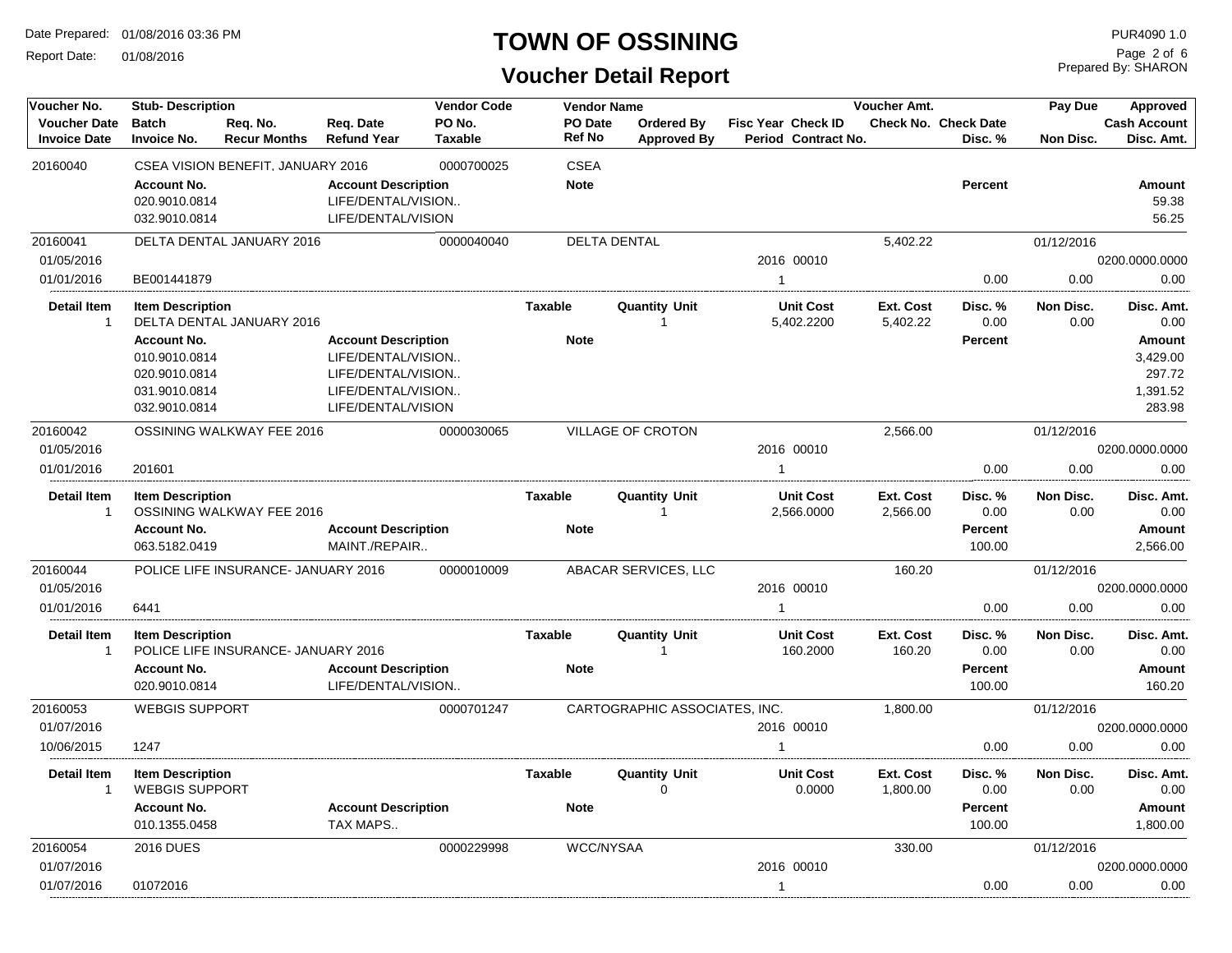Report Date: 01/08/2016

#### **TOWN OF OSSINING**

## **Voucher Detail Report**

Prepared By: SHARON Page 3 of 6

| Voucher No.                                | <b>Stub-Description</b>                                                            |                                                      |                                                             | <b>Vendor Code</b>       |                               | <b>Vendor Name</b>                   |                                           | Voucher Amt.              |                                             | Pay Due           |                                        |  |
|--------------------------------------------|------------------------------------------------------------------------------------|------------------------------------------------------|-------------------------------------------------------------|--------------------------|-------------------------------|--------------------------------------|-------------------------------------------|---------------------------|---------------------------------------------|-------------------|----------------------------------------|--|
| <b>Voucher Date</b><br><b>Invoice Date</b> | <b>Batch</b><br><b>Invoice No.</b>                                                 | Reg. No.<br><b>Recur Months</b>                      | Req. Date<br><b>Refund Year</b>                             | PO No.<br><b>Taxable</b> | PO Date<br><b>Ref No</b>      | Ordered By<br><b>Approved By</b>     | Fisc Year Check ID<br>Period Contract No. |                           | <b>Check No. Check Date</b><br>Disc. %      | Non Disc.         | <b>Cash Account</b><br>Disc. Amt.      |  |
| 20160054                                   | <b>2016 DUES</b>                                                                   |                                                      |                                                             | 0000229998               |                               | <b>WCC/NYSAA</b>                     |                                           |                           |                                             |                   |                                        |  |
| <b>Detail Item</b><br>$\mathbf{1}$         | <b>Item Description</b><br><b>2016 DUES</b><br><b>Account No.</b><br>010.1355.0428 |                                                      | <b>Account Description</b><br>DUES                          |                          | <b>Taxable</b><br><b>Note</b> | <b>Quantity Unit</b><br>$\Omega$     | <b>Unit Cost</b><br>0.0000                | Ext. Cost<br>330.00       | Disc. %<br>0.00<br><b>Percent</b><br>100.00 | Non Disc.<br>0.00 | Disc. Amt.<br>0.00<br>Amount<br>330.00 |  |
| 20160055                                   | 2016 MEMBERSHIP                                                                    |                                                      |                                                             | 0000140029               |                               | NYS ASSESSORS' ASSOCIATION           |                                           | 85.00                     |                                             | 01/12/2016        |                                        |  |
| 01/07/2016                                 |                                                                                    |                                                      |                                                             |                          |                               |                                      | 2016 00010                                |                           |                                             |                   | 0200.0000.0000                         |  |
| 01/07/2016                                 | 01072016                                                                           |                                                      |                                                             |                          |                               |                                      | $\mathbf{1}$                              |                           | 0.00                                        | 0.00              | 0.00                                   |  |
| <b>Detail Item</b><br>$\mathbf{1}$         | <b>Item Description</b><br>2016 MEMBERSHIP                                         |                                                      |                                                             |                          | <b>Taxable</b>                | <b>Quantity Unit</b><br>$\mathbf 0$  | <b>Unit Cost</b><br>0.0000                | Ext. Cost<br>85.00        | Disc.%<br>0.00                              | Non Disc.<br>0.00 | Disc. Amt.<br>0.00                     |  |
|                                            | <b>Account No.</b><br>010.1355.0428                                                |                                                      | <b>Account Description</b><br>DUES                          |                          | <b>Note</b>                   |                                      |                                           |                           | <b>Percent</b><br>100.00                    |                   | Amount<br>85.00                        |  |
| 20160056<br>01/08/2016                     |                                                                                    | SITE FEES FOR MONTH OF JANUARY 2016, FANF 0000183209 |                                                             |                          |                               | SYSTEMS EAST INC.                    | 2016 00010                                | 23.15                     |                                             | 01/12/2016        | 0200.0000.0000                         |  |
| 01/01/2016                                 | 126188                                                                             |                                                      |                                                             |                          |                               |                                      | $\mathbf{1}$                              |                           | 0.00                                        | 0.00              | 0.00                                   |  |
| <b>Detail Item</b><br>$\mathbf{1}$         | <b>Item Description</b><br><b>FEE</b>                                              | SITE FEES FOR MONTH OF JANUARY 2016, FANF MONTHLY    |                                                             |                          | <b>Taxable</b>                | <b>Quantity Unit</b><br>$\mathbf{1}$ | <b>Unit Cost</b><br>23.1500               | <b>Ext. Cost</b><br>23.15 | Disc. %<br>0.00                             | Non Disc.<br>0.00 | Disc. Amt.<br>0.00                     |  |
|                                            | <b>Account No.</b><br>010.1330.0497                                                |                                                      | <b>Account Description</b><br><b>INTERNET CONTRACT FEES</b> |                          | <b>Note</b>                   |                                      |                                           |                           | Percent<br>100.00                           |                   | Amount<br>23.15                        |  |
| 20160058                                   |                                                                                    | 2016 REGISTRATION FOR LEVENBERG & ZACHA( 0000140090  |                                                             |                          |                               | <b>ASSOCIATION</b>                   | NYS GOVERNMENT FINANCE OFFICERS           | 245.00                    |                                             | 01/12/2016        |                                        |  |
| 01/08/2016                                 |                                                                                    |                                                      |                                                             |                          |                               |                                      | 2016 00010                                |                           |                                             |                   | 0200.0000.0000                         |  |
| 01/08/2016                                 | 2016                                                                               |                                                      |                                                             |                          |                               |                                      | $\mathbf{1}$                              |                           | 0.00                                        | 0.00              | 0.00                                   |  |
| <b>Detail Item</b><br>$\mathbf{1}$         | <b>Item Description</b>                                                            | 2016 REGISTRATION FOR LEVENBERG & ZACHACZ            |                                                             |                          | Taxable                       | <b>Quantity Unit</b><br>1            | <b>Unit Cost</b><br>245.0000              | Ext. Cost<br>245.00       | Disc. %<br>0.00                             | Non Disc.<br>0.00 | Disc. Amt.<br>0.00                     |  |
|                                            | <b>Account No.</b><br>010.1220.0405                                                |                                                      | <b>Account Description</b><br>CONFERENCE                    |                          | <b>Note</b>                   |                                      |                                           |                           | <b>Percent</b><br>100.00                    |                   | Amount<br>245.00                       |  |
| 20160061                                   |                                                                                    | POLICE STATION 6007 NUMBER, 12/28-1/27               |                                                             | 0000220156               | <b>VERIZON</b>                |                                      |                                           | 23.36                     |                                             | 01/12/2016        |                                        |  |
| 01/08/2016                                 |                                                                                    |                                                      |                                                             |                          |                               |                                      | 2016 00010                                |                           |                                             |                   | 0200.0000.0000                         |  |
| 12/28/2015                                 | 12282015                                                                           |                                                      |                                                             |                          |                               |                                      | $\mathbf{1}$                              |                           | 0.00                                        | 0.00              | 0.00                                   |  |
| <b>Detail Item</b><br>$\mathbf{1}$         | <b>Item Description</b><br><b>Account No.</b><br>020.3120.0406                     | POLICE STATION 6007 NUMBER, 12/28-1/27               | <b>Account Description</b><br>TELEPHONE                     |                          | <b>Taxable</b><br><b>Note</b> | <b>Quantity Unit</b><br>1            | <b>Unit Cost</b><br>23.3600               | Ext. Cost<br>23.36        | Disc. %<br>0.00<br><b>Percent</b><br>100.00 | Non Disc.<br>0.00 | Disc. Amt.<br>0.00<br>Amount<br>23.36  |  |
| 20160062                                   |                                                                                    | TOWN MEMBERSHIP DUES 2016                            |                                                             | 0000140024               |                               | NEW YORK PLANNING FEDERATION         |                                           | 300.00                    |                                             | 01/12/2016        |                                        |  |
| 01/08/2016                                 |                                                                                    |                                                      |                                                             |                          |                               |                                      | 2016 00010                                |                           |                                             |                   | 0200.0000.0000                         |  |
| 01/01/2016                                 | 11775                                                                              |                                                      |                                                             |                          |                               |                                      | $\mathbf{1}$                              |                           | 0.00                                        | 0.00              | 0.00                                   |  |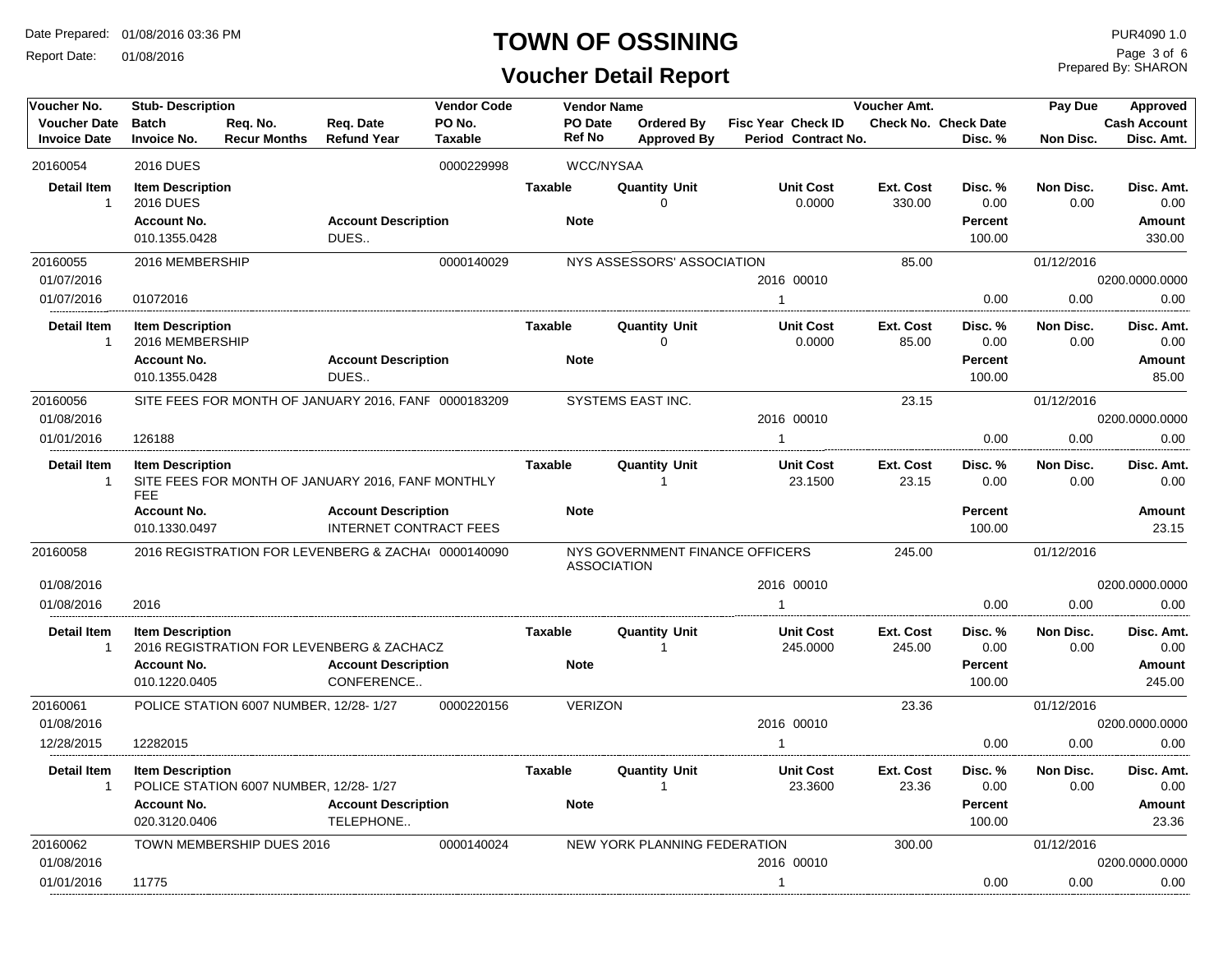Report Date: 01/08/2016

## **TOWN OF OSSINING**

#### **Voucher Detail Report**

Prepared By: SHARON Page 4 of 6

| Voucher No.                     | <b>Stub-Description</b> |                                     |                                                     | <b>Vendor Code</b>      |                | <b>Vendor Name</b> |                                    |                                                                       | Voucher Amt.                     |                             | Pay Due                         | <b>Approved</b>     |  |  |
|---------------------------------|-------------------------|-------------------------------------|-----------------------------------------------------|-------------------------|----------------|--------------------|------------------------------------|-----------------------------------------------------------------------|----------------------------------|-----------------------------|---------------------------------|---------------------|--|--|
| <b>Voucher Date</b>             | <b>Batch</b>            | Req. No.                            | Req. Date                                           | PO No.                  |                | <b>PO</b> Date     | Ordered By                         | <b>Fisc Year Check ID</b>                                             |                                  | <b>Check No. Check Date</b> |                                 | <b>Cash Account</b> |  |  |
| <b>Invoice Date</b>             | <b>Invoice No.</b>      | <b>Recur Months</b>                 | <b>Refund Year</b>                                  | <b>Taxable</b>          |                | <b>Ref No</b>      | <b>Approved By</b>                 | Period Contract No.                                                   |                                  | Disc. %                     | <b>Non Disc.</b>                | Disc. Amt.          |  |  |
| 20160062                        |                         | TOWN MEMBERSHIP DUES 2016           |                                                     | 0000140024              |                |                    | NEW YORK PLANNING FEDERATION       |                                                                       |                                  |                             |                                 |                     |  |  |
| <b>Detail Item</b>              | <b>Item Description</b> |                                     |                                                     |                         | <b>Taxable</b> |                    | <b>Quantity Unit</b>               | <b>Unit Cost</b>                                                      | Ext. Cost                        | Disc. %                     | Non Disc.                       | Disc. Amt.          |  |  |
| $\mathbf{1}$                    |                         | TOWN MEMBERSHIP DUES 2016           |                                                     |                         |                |                    | -1                                 | 300.0000                                                              | 300.00                           | 0.00                        | 0.00                            | 0.00                |  |  |
|                                 | <b>Account No.</b>      |                                     | <b>Account Description</b>                          |                         |                | <b>Note</b>        |                                    |                                                                       |                                  | Percent                     |                                 | Amount              |  |  |
|                                 | 020.3620.0428           |                                     | DUES                                                |                         |                |                    |                                    |                                                                       |                                  | 50.00                       |                                 | 150.00              |  |  |
|                                 | 020.8020.0428           |                                     | DUES                                                |                         |                |                    |                                    |                                                                       |                                  | 50.00                       |                                 | 150.00              |  |  |
| 20160066                        |                         | <b>CLARK UNIFORM ALLOWANCE</b>      |                                                     | 0000020030              |                |                    | <b>BOB'S ARMY &amp; NAVY STORE</b> |                                                                       | 277.00                           |                             | 01/12/2016                      |                     |  |  |
| 01/08/2016                      |                         |                                     |                                                     |                         |                |                    |                                    | 2016 00010                                                            |                                  |                             |                                 | 0200.0000.0000      |  |  |
|                                 |                         |                                     |                                                     | М                       |                |                    |                                    | -1                                                                    |                                  | 0.00                        | 0.00                            | 0.00                |  |  |
| <b>Multi Inv Num</b>            |                         | <b>Multi Inv Date</b>               |                                                     | Multi Inv Amt.          |                |                    | <b>Multi Inv Stub Desc</b>         |                                                                       |                                  |                             |                                 |                     |  |  |
| 8338                            |                         | 01/04/2016                          |                                                     | 185.00                  |                |                    |                                    | WORK JEAN, TIMBERLAND WORK BOOT, WORK HENLEY                          |                                  |                             |                                 |                     |  |  |
| 8344                            |                         | 01/06/2016                          |                                                     | 92.00                   |                | <b>WORK COAT</b>   |                                    |                                                                       |                                  |                             |                                 |                     |  |  |
| Detail Item                     | <b>Item Description</b> |                                     |                                                     |                         | <b>Taxable</b> |                    | <b>Quantity Unit</b>               | <b>Unit Cost</b>                                                      | Ext. Cost                        | Disc. %                     | Non Disc.                       | Disc. Amt.          |  |  |
| 1                               |                         | <b>CLARK UNIFORM ALLOWANCE</b>      |                                                     |                         | M              |                    |                                    | 277.0000                                                              | 277.00                           | 0.00                        | 0.00                            | 0.00                |  |  |
|                                 | <b>Account No.</b>      |                                     | <b>Account Description</b>                          |                         |                | <b>Note</b>        |                                    |                                                                       |                                  | Percent                     |                                 | Amount              |  |  |
|                                 | 010.7110.0416           |                                     | UNIFORMS                                            |                         |                |                    |                                    |                                                                       |                                  | 100.00                      |                                 | 277.00              |  |  |
| 20160068                        |                         |                                     | SHINGLE ROOF ON SHOP/ GARAGE AT DALE CEI 0000050030 |                         |                |                    | EDWARD MONKS GENRL CNTRCT          |                                                                       | 8,109.14                         |                             | 01/12/2016                      |                     |  |  |
| 01/08/2016                      |                         |                                     |                                                     | 5107                    |                | 10/30/2015         |                                    | 2016 00010                                                            |                                  |                             |                                 | 0200.0000.0000      |  |  |
| 12/04/2015                      | 287                     |                                     |                                                     |                         |                |                    |                                    |                                                                       |                                  | 0.00                        | 0.00                            | 0.00                |  |  |
| <b>Detail Item</b>              | <b>Item Description</b> |                                     |                                                     |                         | Taxable        |                    | <b>Quantity Unit</b>               | <b>Unit Cost</b>                                                      | Ext. Cost                        | Disc. %                     | Non Disc.                       | Disc. Amt.          |  |  |
| $\mathbf{1}$                    |                         |                                     | SHINGLE ROOF ON SHOP/ GARAGE AT DALE CEMETERY       |                         |                |                    | $\Omega$                           | 8,620.0000                                                            | 8,109.14                         | 0.00                        | 0.00                            | 0.00                |  |  |
|                                 | <b>Account No.</b>      |                                     | <b>Account Description</b>                          |                         |                | <b>Note</b>        |                                    |                                                                       |                                  | Percent                     |                                 | Amount              |  |  |
|                                 | 032.8810.0419           |                                     | MAINT./REPAIR                                       |                         |                |                    |                                    |                                                                       |                                  | 100.00                      |                                 | 8,109.14            |  |  |
| 20160070                        |                         | SUPPLIES FOR PARKS DEPARTMENT       |                                                     | 0000130027              |                |                    | MELROSE LUMBER CO., INC.           |                                                                       | 381.27                           |                             | 01/12/2016                      |                     |  |  |
| 01/08/2016                      |                         |                                     |                                                     |                         |                |                    |                                    | 2016 00010                                                            |                                  |                             |                                 | 0200.0000.0000      |  |  |
|                                 |                         |                                     |                                                     |                         |                |                    |                                    |                                                                       |                                  | 0.00                        |                                 | 0.00                |  |  |
|                                 |                         |                                     |                                                     |                         |                |                    | <b>Multi Inv Stub Desc</b>         |                                                                       |                                  |                             |                                 |                     |  |  |
| <b>Multi Inv Num</b><br>D203902 |                         | <b>Multi Inv Date</b><br>01/04/2016 |                                                     | Multi Inv Amt.<br>35.10 |                |                    | <b>NUTS, BOLTS &amp; SCREWS</b>    |                                                                       |                                  |                             |                                 |                     |  |  |
| A158595                         |                         | 01/04/2016                          |                                                     | 346.17                  |                |                    |                                    | 3X 18TPI RECIPROCATING BLADE, 6X 4X8X1/2 TREATED PLYWOOD FOR SCREENER |                                  |                             |                                 |                     |  |  |
|                                 |                         |                                     |                                                     |                         |                |                    | AND PLYWOOD FOR LOCKBOX            |                                                                       |                                  |                             |                                 |                     |  |  |
| <b>Detail Item</b>              | <b>Item Description</b> |                                     |                                                     |                         | <b>Taxable</b> |                    | <b>Quantity Unit</b>               | <b>Unit Cost</b>                                                      | Ext. Cost                        | Disc. %                     | 0.00<br>Non Disc.<br>Disc. Amt. |                     |  |  |
| -1                              |                         | SUPPLIES FOR PARKS DEPARTMENT       |                                                     |                         |                |                    |                                    | 381.2700                                                              | 381.27                           | 0.00                        | 0.00                            | 0.00                |  |  |
|                                 | <b>Account No.</b>      |                                     | <b>Account Description</b>                          |                         |                | <b>Note</b>        |                                    |                                                                       |                                  | Percent                     |                                 | Amount              |  |  |
|                                 | 010.7110.0419           |                                     | MAINT./REPAIR                                       |                         |                |                    |                                    |                                                                       |                                  | 100.00                      |                                 | 381.27              |  |  |
| <b>Total Vouchers reported:</b> |                         | 18                                  |                                                     |                         |                |                    |                                    |                                                                       | <b>Total GL Detail Reported</b>  |                             |                                 | 128,274.12          |  |  |
|                                 |                         |                                     |                                                     |                         |                |                    |                                    |                                                                       | <b>Total Amount All Vouchers</b> |                             |                                 | 128,274.12          |  |  |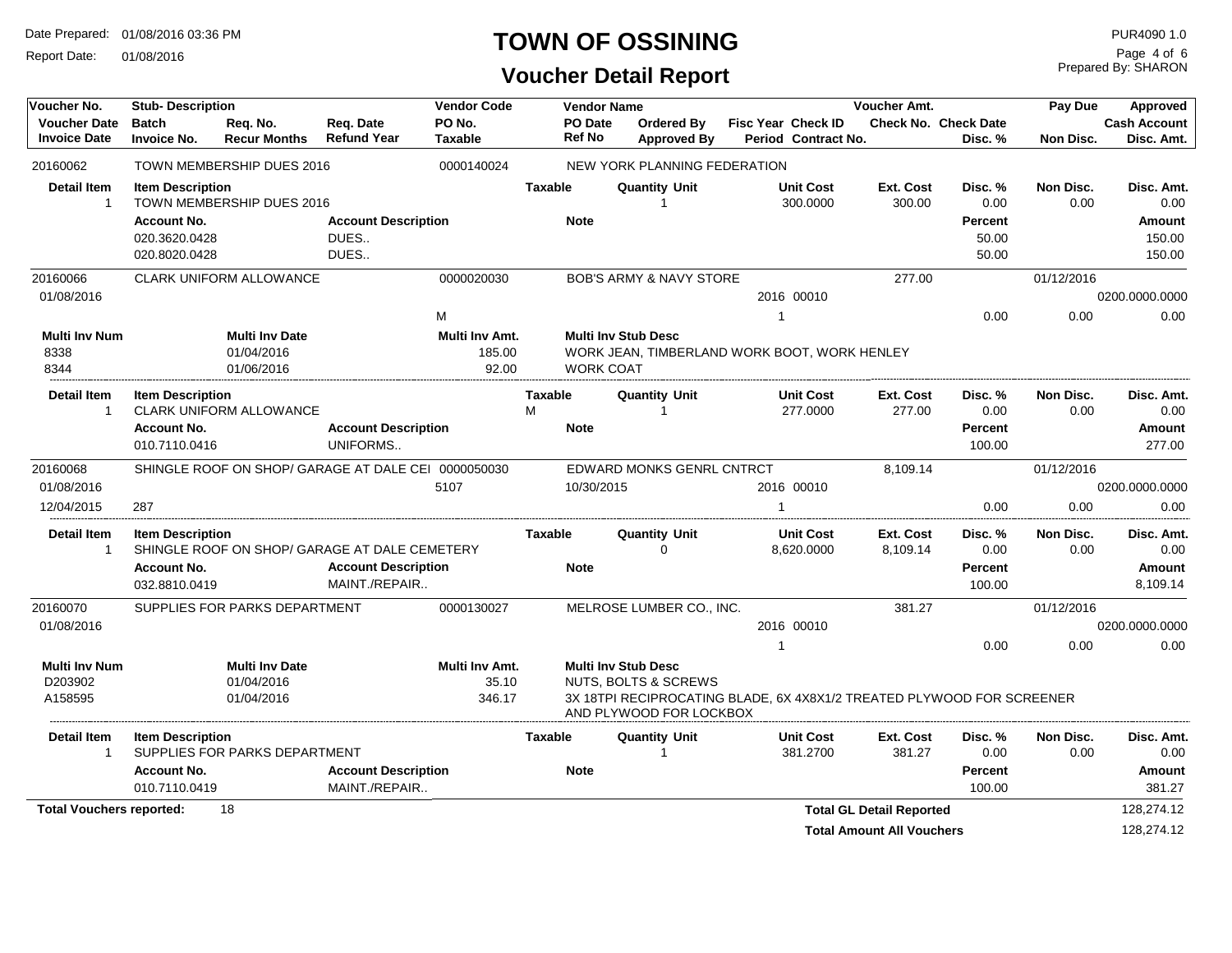Report Date: 01/08/2016

#### **TOWN OF OSSINING**

## **Voucher Detail Report**

Prepared By: SHARON Page 5 of 6

| Voucher No.                                | <b>Stub-Description</b>            |                                                            |                                 | <b>Vendor Code</b>       | <b>Vendor Name</b> |                                  |                                           | Voucher Amt.                    | Pay Due       | Approved                          |
|--------------------------------------------|------------------------------------|------------------------------------------------------------|---------------------------------|--------------------------|--------------------|----------------------------------|-------------------------------------------|---------------------------------|---------------|-----------------------------------|
| <b>Voucher Date</b><br><b>Invoice Date</b> | <b>Batch</b><br><b>Invoice No.</b> | Req. No.<br><b>Recur Months</b>                            | Req. Date<br><b>Refund Year</b> | PO No.<br><b>Taxable</b> | PO Date<br>Ref No  | Ordered By<br><b>Approved By</b> | Fisc Year Check ID<br>Period Contract No. | Check No. Check Date<br>Disc. % | Non Disc.     | <b>Cash Account</b><br>Disc. Amt. |
| Fund                                       | <b>Cash Item</b>                   |                                                            |                                 |                          |                    |                                  |                                           | -------- Direct Pay ---         | $\frac{1}{2}$ |                                   |
| 010 - TOWN GENERAL                         |                                    |                                                            |                                 |                          | Regular            | Prepaid                          | <b>Wire Transfer</b>                      | Outstanding                     | Paid          | Total                             |
|                                            | 0200.0000.0000                     |                                                            | <b>TOWN</b>                     |                          | 67,453.60          | 0.00                             | 0.00                                      | 0.00                            | 0.00          | 67,453.60                         |
|                                            |                                    | <b>Fund Total</b>                                          |                                 |                          | 67,453.60          | 0.00                             | 0.00                                      | 0.00                            | 0.00          | 67,453.60                         |
| 020 - TOWN OUTSIDE                         |                                    |                                                            |                                 |                          |                    |                                  |                                           |                                 |               |                                   |
|                                            | 0200.0000.0000                     |                                                            | <b>TOWN</b>                     |                          | 22,176.22          | 0.00                             | 0.00                                      | 0.00                            | 0.00          | 22,176.22                         |
|                                            |                                    | <b>Fund Total</b>                                          |                                 |                          | 22,176.22          | 0.00                             | 0.00                                      | 0.00                            | 0.00          | 22,176.22                         |
| 031 - HIGHWAY                              |                                    |                                                            |                                 |                          |                    |                                  |                                           |                                 |               |                                   |
|                                            | 0200.0000.0000                     |                                                            | <b>TOWN</b>                     |                          | 23,320.70          | 0.00                             | 0.00                                      | 0.00                            | 0.00          | 23,320.70                         |
|                                            |                                    | <b>Fund Total</b>                                          |                                 |                          | 23,320.70          | 0.00                             | 0.00                                      | 0.00                            | 0.00          | 23,320.70                         |
|                                            | 032 - DALE CEMETERY TRUST FUND     |                                                            |                                 |                          |                    |                                  |                                           |                                 |               |                                   |
|                                            | 0200.0000.0000                     |                                                            | <b>TOWN</b>                     |                          | 10,150.19          | 0.00                             | 0.00                                      | 0.00                            | 0.00          | 10,150.19                         |
|                                            |                                    | <b>Fund Total</b>                                          |                                 |                          | 10,150.19          | 0.00                             | 0.00                                      | 0.00                            | 0.00          | 10,150.19                         |
| 037 - CAPITAL FUND                         |                                    |                                                            |                                 |                          |                    |                                  |                                           |                                 |               |                                   |
|                                            | 0200.0000.0000                     |                                                            | <b>TOWN</b>                     |                          | 2,607.41           | 0.00                             | 0.00                                      | 0.00                            | 0.00          | 2,607.41                          |
|                                            |                                    | <b>Fund Total</b>                                          |                                 |                          | 2,607.41           | 0.00                             | 0.00                                      | 0.00                            | 0.00          | 2,607.41                          |
| 063 - LIGHTING DIST.                       |                                    |                                                            |                                 |                          |                    |                                  |                                           |                                 |               |                                   |
|                                            | 0200.0000.0000                     |                                                            | <b>TOWN</b>                     |                          | 2,566.00           | 0.00                             | 0.00                                      | 0.00                            | 0.00          | 2,566.00                          |
|                                            |                                    | <b>Fund Total</b>                                          |                                 |                          | 2,566.00           | 0.00                             | 0.00                                      | 0.00                            | 0.00          | 2,566.00                          |
| <b>Grand Totals</b>                        |                                    |                                                            |                                 |                          | 128,274.12         | 0.00                             | 0.00                                      | 0.00                            | 0.00          | 128,274.12                        |
|                                            |                                    | Grand Total Regular, Prepaid, Wire Transfer and Direct Pay |                                 |                          | 128,274.12         |                                  |                                           |                                 |               |                                   |
|                                            |                                    |                                                            |                                 |                          |                    |                                  |                                           | -------- Direct Pay ---------   |               |                                   |
| Fund                                       |                                    |                                                            |                                 |                          | Regular            | Prepaid                          | <b>Wire Transfer</b>                      | Outstanding                     | Paid          | Total                             |
| 010 - TOWN GENERAL                         |                                    |                                                            | <b>TOWN</b>                     |                          | 67,453.60          | 0.00                             | 0.00                                      | 0.00                            | 0.00          | 67,453.60                         |
| 020 - TOWN OUTSIDE                         |                                    |                                                            | <b>TOWN</b>                     |                          | 22,176.22          | 0.00                             | 0.00                                      | 0.00                            | 0.00          | 22,176.22                         |
| 031 - HIGHWAY                              |                                    |                                                            | <b>TOWN</b>                     |                          | 23,320.70          | 0.00                             | 0.00                                      | 0.00                            | 0.00          | 23,320.70                         |
|                                            | 032 - DALE CEMETERY TRUST FUND     |                                                            | <b>TOWN</b>                     |                          | 10,150.19          | 0.00                             | 0.00                                      | 0.00                            | 0.00          | 10,150.19                         |
| 037 - CAPITAL FUND                         |                                    |                                                            | <b>TOWN</b>                     |                          | 2,607.41           | 0.00                             | 0.00                                      | 0.00                            | 0.00          | 2,607.41                          |
| 063 - LIGHTING DIST.                       |                                    |                                                            | <b>TOWN</b>                     |                          | 2,566.00           | 0.00                             | 0.00                                      | 0.00                            | 0.00          | 2,566.00                          |
| <b>Grand Totals</b>                        |                                    |                                                            |                                 |                          | 128,274.12         | 0.00                             | 0.00                                      | 0.00                            | 0.00          | 128,274.12                        |